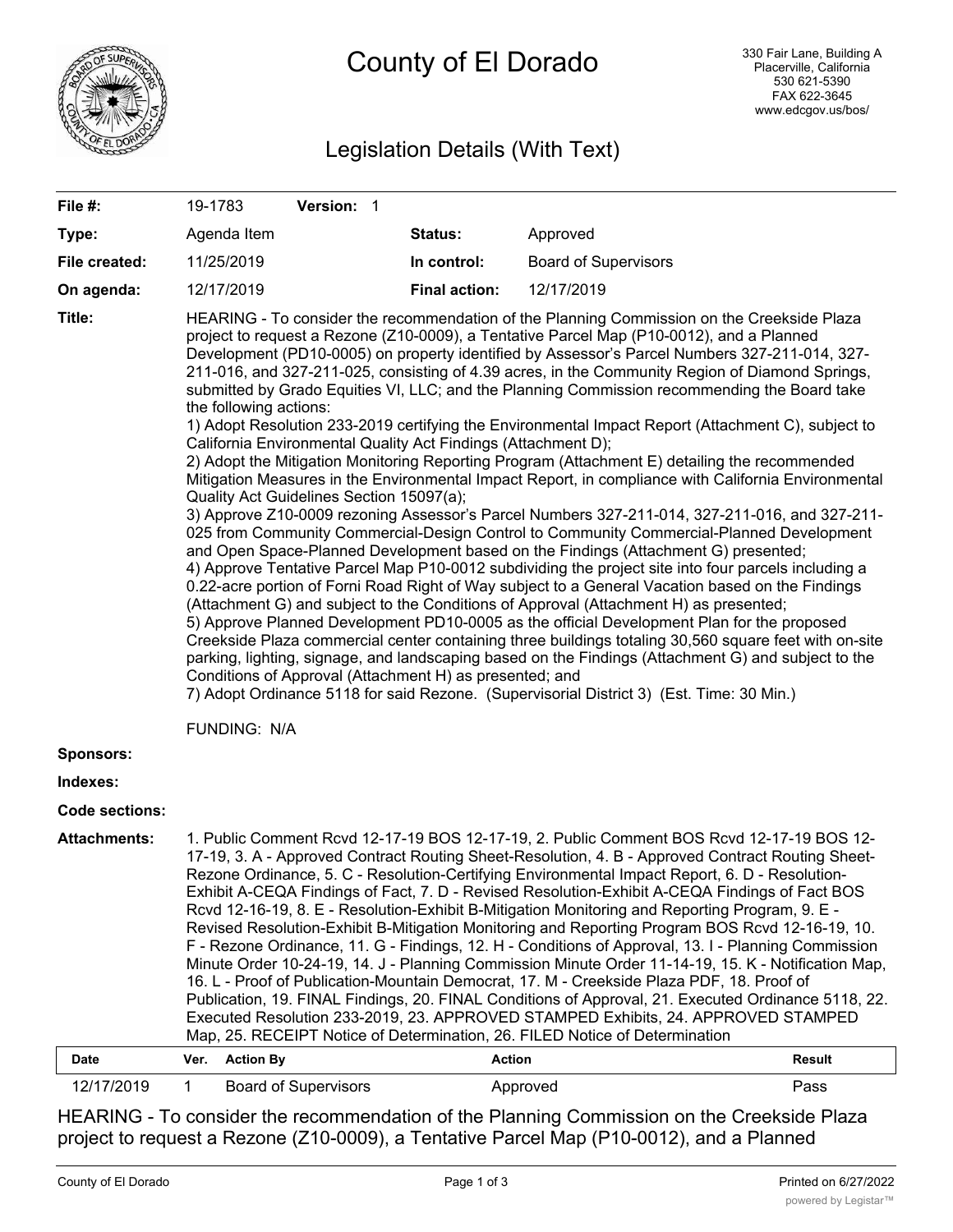Development (PD10-0005) on property identified by Assessor's Parcel Numbers 327-211-014, 327- 211-016, and 327-211-025, consisting of 4.39 acres, in the Community Region of Diamond Springs, submitted by Grado Equities VI, LLC; and the Planning Commission recommending the Board take the following actions:

1) Adopt Resolution **233-2019** certifying the Environmental Impact Report (Attachment C), subject to California Environmental Quality Act Findings (Attachment D);

2) Adopt the Mitigation Monitoring Reporting Program (Attachment E) detailing the recommended Mitigation Measures in the Environmental Impact Report, in compliance with California Environmental Quality Act Guidelines Section 15097(a);

3) Approve Z10-0009 rezoning Assessor's Parcel Numbers 327-211-014, 327-211-016, and 327-211- 025 from Community Commercial-Design Control to Community Commercial-Planned Development and Open Space-Planned Development based on the Findings (Attachment G) presented;

4) Approve Tentative Parcel Map P10-0012 subdividing the project site into four parcels including a 0.22-acre portion of Forni Road Right of Way subject to a General Vacation based on the Findings (Attachment G) and subject to the Conditions of Approval (Attachment H) as presented;

5) Approve Planned Development PD10-0005 as the official Development Plan for the proposed Creekside Plaza commercial center containing three buildings totaling 30,560 square feet with on-site parking, lighting, signage, and landscaping based on the Findings (Attachment G) and subject to the Conditions of Approval (Attachment H) as presented; and

7) Adopt Ordinance **5118** for said Rezone. (Supervisorial District 3) (Est. Time: 30 Min.)

## **FUNDING:** N/A **DISCUSSION / BACKGROUND**

Request to consider Rezone Z10-0009/Tentative Parcel Map P10-0012/Planned Development PD10- 0005/Creekside Plaza submitted by Grado Equities VII, LLC to request the following: (1) Rezone (Z10-0009) from Community Commercial-Design Control to Community Commercial-Planned Development and Open Space-Planned Development; (2) Tentative Parcel Map (P10-0012) subdividing the project site into four parcels, including three buildable commercial parcels and one 1.14-acre open space parcel and the project site includes a 0.22-acre portion of Forni Road Right of Way subject to a General Vacation; and (3) Planned Development (PD10-0005) to establish a Development Plan for the proposed Creekside Plaza commercial center containing three buildings totaling 30,560 square feet with on-site parking, lighting, signage, and landscaping. The property, identified by Assessor's Parcel Numbers 327-211-014, 327-211-016, and 327-211-025, consisting of 4.39 acres, is located at the northwest corner intersection of Missouri Flat Road and Forni Road, in the Community Region of Diamond Springs, Supervisorial District 3. (County Planner: Mel Pabalinas) (Environmental Impact Report prepared; State Clearinghouse No. 2011092017)

## **ALTERNATIVES**

The Board may elect to approve the project with changes to the Conditions of Approval; Continue the item to a date certain for additional information and future action; Continue the item off-calendar, which would require a new public notice for future consideration and action; or Deny the application. A Denial action may need to be continued to a date certain so that staff can prepare Findings for Denial.

## **PRIOR BOARD ACTION**

The project was originally approved by the Board on April 3, 2012 (Item 19, Legistar 12-0224). Following the approval actions, a lawsuit was filed against the County on May 7, 2012, contending the Mitigated Negative Declaration was legally inadequate. On October 23, 2012, following the approval of a Settlement Agreement with the petitioners, the Board unanimously rescinded the